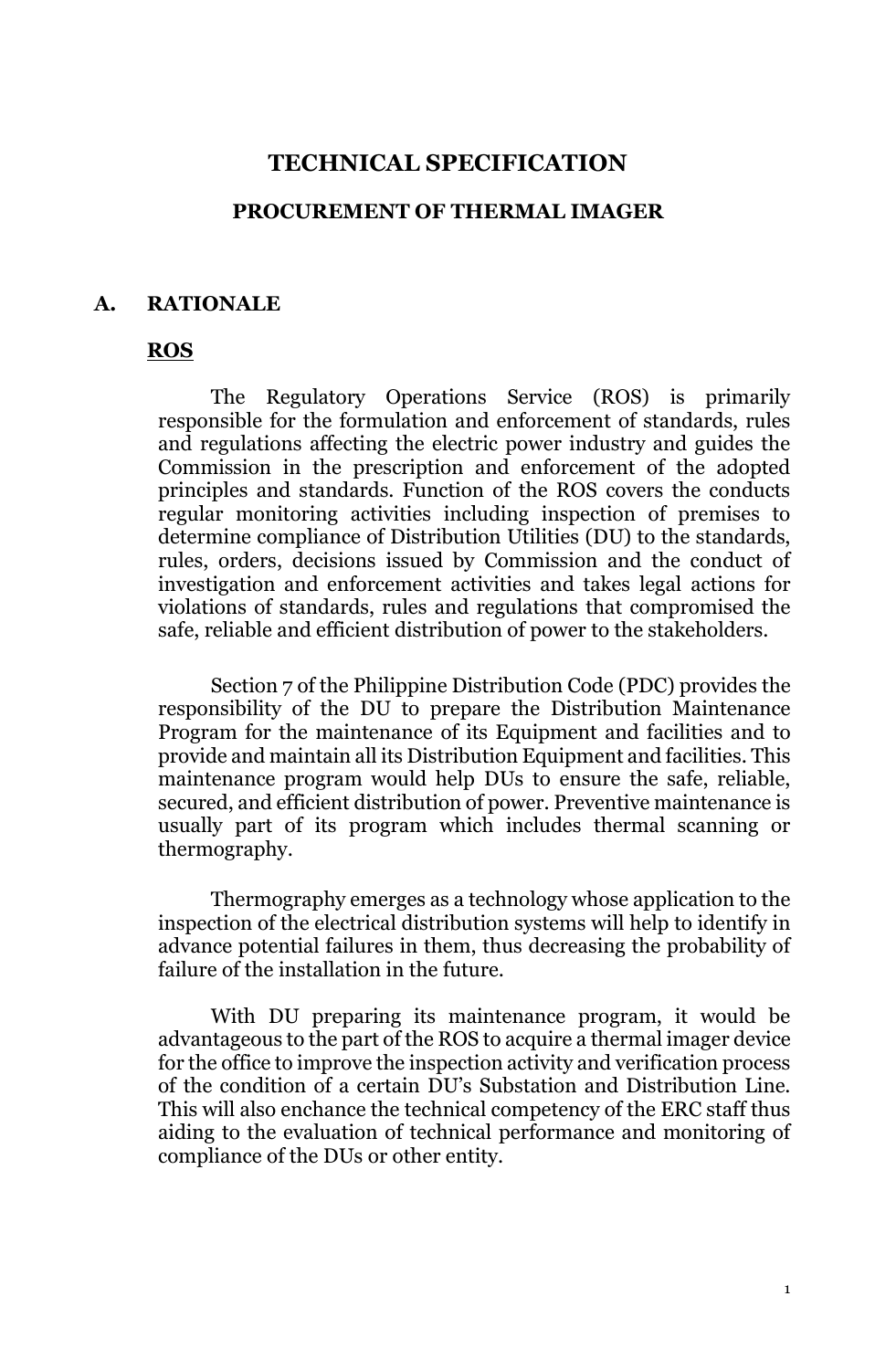# **CAS**

The Consumer Affairs Service (CAS) is primarily responsible in handling consumer complaints and ensuring the adequate promotion of consumer interests pursuant to Section 41 of the EPIRA or Republic Act No. 9136. It is also responsible in ensuring the quality of the supply of electric power delivered by all distribution utilities under the jurisdiction of the Commission pursuant to Section 16 (d), (e), (f) and (g) of Commonwealth Act No. 146 otherwise known as the Public Service Act, to wit:

(d) To fix just and reasonable standards, classification, regulations, practices, measurements, or service to be furnished, imposed, observed and followed thereafter by any public service.

(e) To ascertain and fix adequate and serviceable standards for the measurement of quantity, quality, pressure, initial voltage and other condition pertaining to the supply of the products or service rendered by any public service, and to prescribe reasonable regulations for the examination and test of such product or service and for the measurement thereof.

(f) To establish reasonable rules, regulations, instructions, specifications, and standards, to secure the accuracy of all meters and appliances for measurement.

(g) To compel any public service to furnish, safe, adequate and proper service as regards the manner of furnishing the same as well as the maintenance of the necessary material and equipment.

Distribution Utilities are required to comply with the Power Quality Standards specified in Article 3.2 of the Philippine Distribution Code (PDC) 2017 Edition. Poor power quality may result to heating of electrical circuits brought about by over-current and/or over-voltage. A Thermal Imager is a sophisticated diagnostic tool that translate thermal energy into visible light in order to analyze a particular overheating circuit or parts of the power line. It also detects potential faults in the circuit. This equipment is necessary in locating hot spots, not only for distribution transformers, but also for instrument transformers which form part of metering facilities.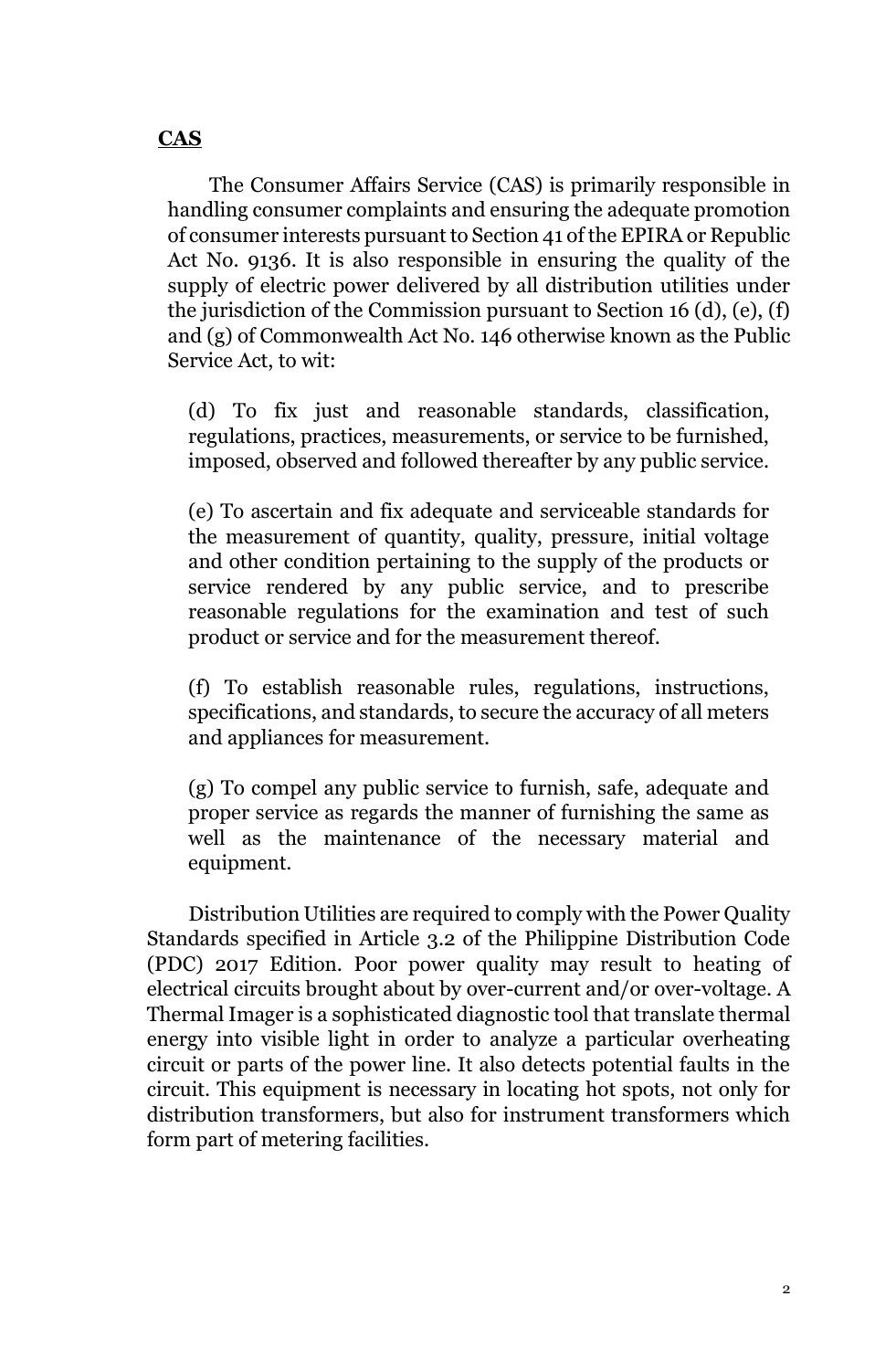#### **B. OBJECTIVE**

#### **ROS**

The objective of the Regulatory Operations Service (ROS) is to augment the inventory of the existing equipment of the ERC Main Office and to be compliant with requirement of ANSI/NETA-MTS 2007 standards, entitled as "*Standard For Maintenance Testing Specifications for Electrical Power Distribution Equipment and Systems"*. It is imperative that a good practice on the maintenance of equipment will prolong the asset life of an equipment, and would entail more safe, reliable and efficient distribution of power to all stakeholders.

Moreover, the ROS aims to fulfill the Commission's mandate in bringing down the systems loss and to ensure the quality and supply of electricity of the industry players. The ROS intends to procure a sophisticated device which measure the natural emissions of infrared radiation from a heated object and produce a thermal picture that will be used in its investigation and assessment of DU's compliance with the PDC. For this reason, the Standard Division (SD) of the ROS needs to procure a Thermal Imager device that would provide information on abnormal heating associated with high resistance or excessive current flow causing many problems in electrical systems. This will allow the ROS-SD engineers to see these invisible thermal signatures of impending damage before the damage occurs. Thus, it will assist in the assessment of the existing conditions of the DU's distribution systems and be able to recommend measures to address safety and power quality problems that will benefits DU's customers.

#### **CAS**

The Consumer Affairs Service (CAS) together with the Regulatory Operation Service (ROS) aims to fulfill the Commission's mandate in bringing down the systems loss and to ensure the quality and supply of electricity of the industry players. These Services intends to procure a diagnostic instrument that will be used in its investigation and assessment of DU's compliance with the Philippine Distribution Code. For this reason, the Meter Division (MD) endeavored to cause the procurement of a Thermal Imager that would provide valuable services to consumers by detecting and solving problems including power quality and overloaded distribution transformers, which shall include investigation, recommending solutions, and implementing the recommended solutions using a system perspective to ensure power quality.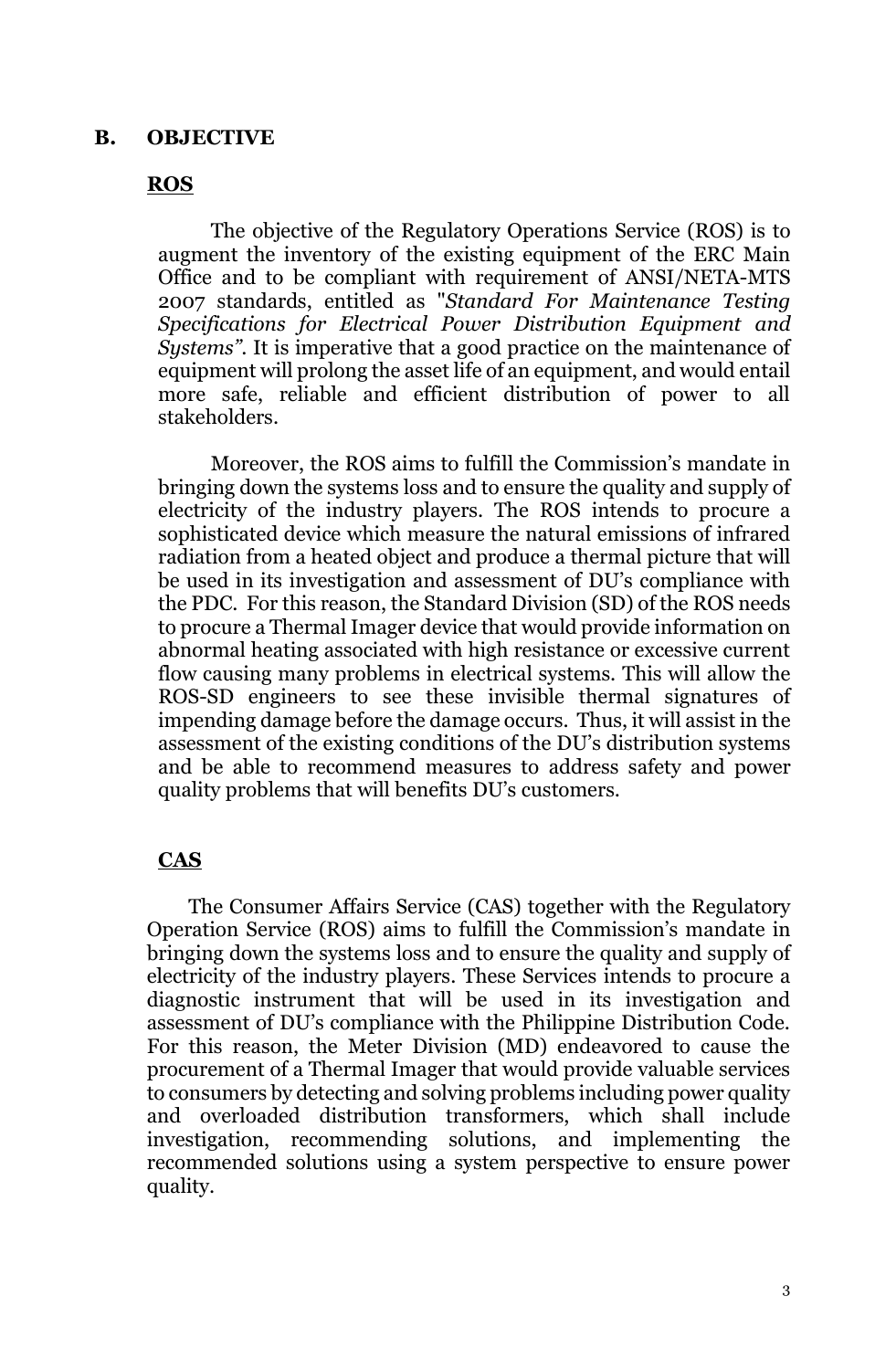## **D. RESPONSIBILITY OF THE WINNING BIDDER**

The following are the responsibilities/obligations of the winning bidder:

- 1. It shall be responsible for the safe keeping of the items until it reaches the final destination;
- 2. Provide an updated Calibration Certificate traceable to NIST upon delivery;
- 3. Provide After Sales Service and Technical support within five (5) years or within the economic life the equipment;
- 4. Keep an inventory of consumables/ spare parts and to conduct repairs within seven (7) days from notification for minor issues or those replacements for defective parts that are locally available; or within ninety (90) days for major issues or those replacements for defective parts/items sourced outside the country;
- 5. Conducts Hands-on Training to a minimum of five (5) Standards Division Personnel and (5) Meter Division Personnel to be conducted in the said site, within one month from delivery, or within Two  $(2)$  weeks from the lifting local travel restriction;
- 6. Coordinate with the ERC General Services Division (GSD), the Standard Division (SD), Meter Division (MD), at least three (3) days before the date of delivery; and
- 7. Provide Certificate of Warranty for One (1) Year (at least).

## **E. RESPONSIBILITY OF THE ERC**

- 1. Acknowledge receipt of items, after testing and acceptance by the ERC Technical Property Inspection Committee (TPIC), including pertinent details such as quantity, date and condition of the items received.
- 2. Prepare payments due to the Winning Bidder after the deliveries of the equipment at the ERC Main Office.

## **F. SCHEDULE OF DELIVERY**

The Winning Bidder should deliver to the ERC Main Office the Equipment, including the updated Calibration Certificate, **within ninety (90) calendar days from receipt of the Notice to Proceed**.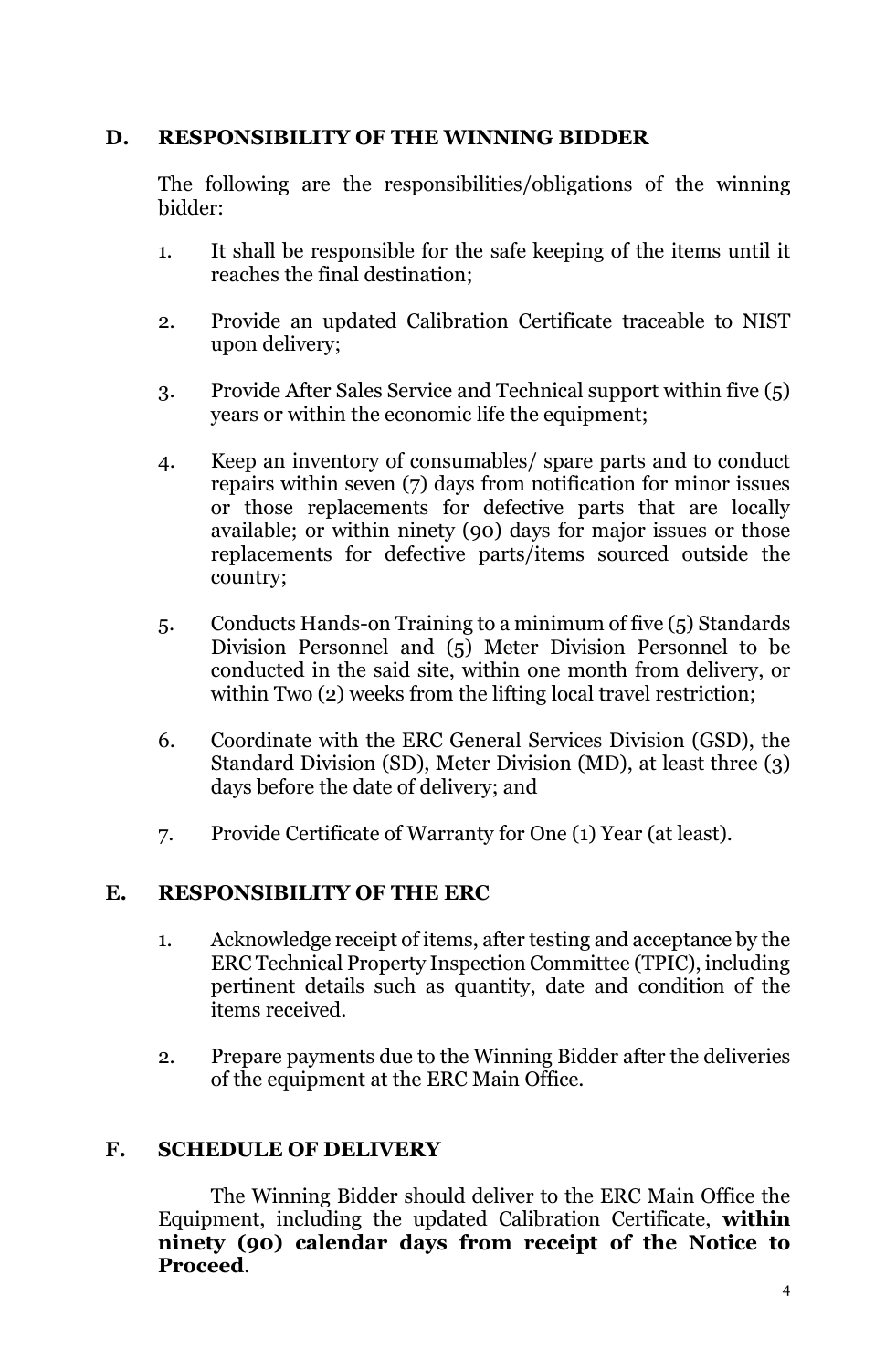# **G. SPECIFICATION OF THERMAL IMAGER**

Two (2) sets of Thermal Imager with the following specifications:

- High Resolution Infrared Images
- 180° Rotating Optical Block for imaging targets overhead or below
- Touch Screen (at least 4 inches LCD)
- Scan large areas from a safe distance with up to 464 x 348 Infra Red Resolution
- 640 x 480 Image Display
- Accuracy of Measurement  $\pm 2^{\circ}$ C or  $\pm 2\%$  of reading
- Built-in Laser Pointer
- Ability to measure distance via Laser
- Includes Three (3) Lenses for different views: a) Normal View; b) Wide View; c) Telescopic View
- Preset Temperature measurements: Hot Spot, Cold Spot, Center Spot, Manual
- Rechargeable (includes charger)
- Includes Spare Share lenses (wide angle to telephoto) across your fleet of cameras
- Capable of at least 6 hours continuous use
- Capable of Image Capture and Review
- Storage Media: Internal Memory &/or Removable SD Card (at least 8GB)
- Wireless Connectivity (Bluetooth &/or WiFi)
- Transport Case (hard shell)
- Portable, weighs not more than 2kgs
- Operating Temperature up to 48<sup>o</sup>C
- Updated Calibration Certificate traceable to NIST
- Operational Manual (Hard and Soft Copy)
- Certificate of Warranty for one year (at least)

# **H. MODE OF PROCUREMENT**

The procurement shall be undertaken through **Competitive Bidding** pursuant to RA No. 9184 and its 2016 Revised IRR.

## **I. FUND SOURCE and APPROVED BUDGET FOR THE CONTRACT**

1. The fund for this engagement shall be sourced from the current appropriations for the **fiscal year 2020 and 2021** of the ERC.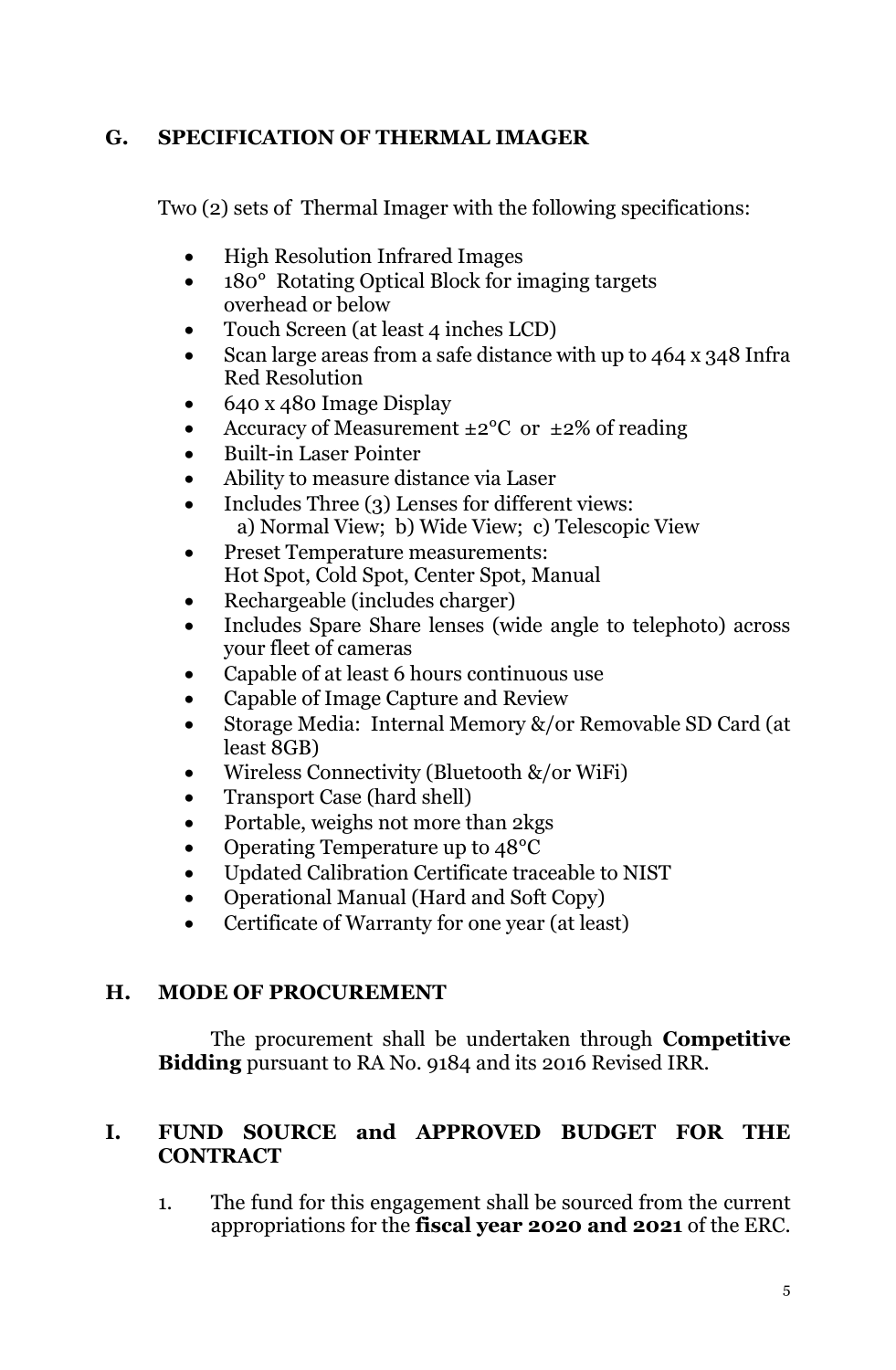2. The Approved Budget for the Contract for the project is **THREE MILLION FOUR HUNDRED THOUSAND PESOS (PhP3,400,000.00)**, inclusive of Importation Fees, Freight Forwarding and Delivery Costs, Incidental and Administrative Costs, and Government Taxes and other Tariffs/Fees/ Charges.

### **J. PAYMENT SCHEME**

- 1. The Total Contract Price which should not exceed the ABC of **THREE MILLION FOUR HUNDRED THOUSAND PESOS (PhP3,400,000.00).** Payment shall be released **within thirty (30) days** after the completion of delivery of the item and final acceptance at the ERC Main Office.
- 2. Since the above payment shall be subject to the usual government accounting and auditing requirements, the Winning Bidder is expected to be familiar with the Government Accounting and Auditing Manual (GAAM).

## **K. ACCEPTANCE/REJECTION PERIOD**

Testing/Inspection and Acceptance or Rejection: Within 15 calendar days from the actual delivery date, the ERC authorized representative shall test and inspect the equipment and issue either an Inspection and Acceptance Report, if equipment is in accordance with the required specifications, or a Notice of Test/Inspection Results, if there are parts or functionalities that need to be replaced or adjusted. The supplier shall be given a reasonable number of days to make the necessary corrective measures. After which, the ERC authorized representative shall test and inspect the equipment again and either issue an Inspection and Acceptance Report, if the equipment is in accordance with the specifications, or reject if it is not found compliant with the required specifications.

## **L. LIQUIDATED DAMAGES**

1. Where the service provider refuses or fails to satisfactorily complete the work within the specified contract time, plus any extension time duly granted and is hereby in default under the contract, the service provider shall pay ERC for liquidated damages, and not by way of penalty, an amount, as provided in the conditions of the contract, equal to one tenth  $(1/10)$  of one percent (1%) of the cost of the unperformed portion for every day of delay. The maximum deduction shall be ten percent (10%) of the amount of the contract, of which ERC shall have the discretion to terminate the contract without prejudice to any